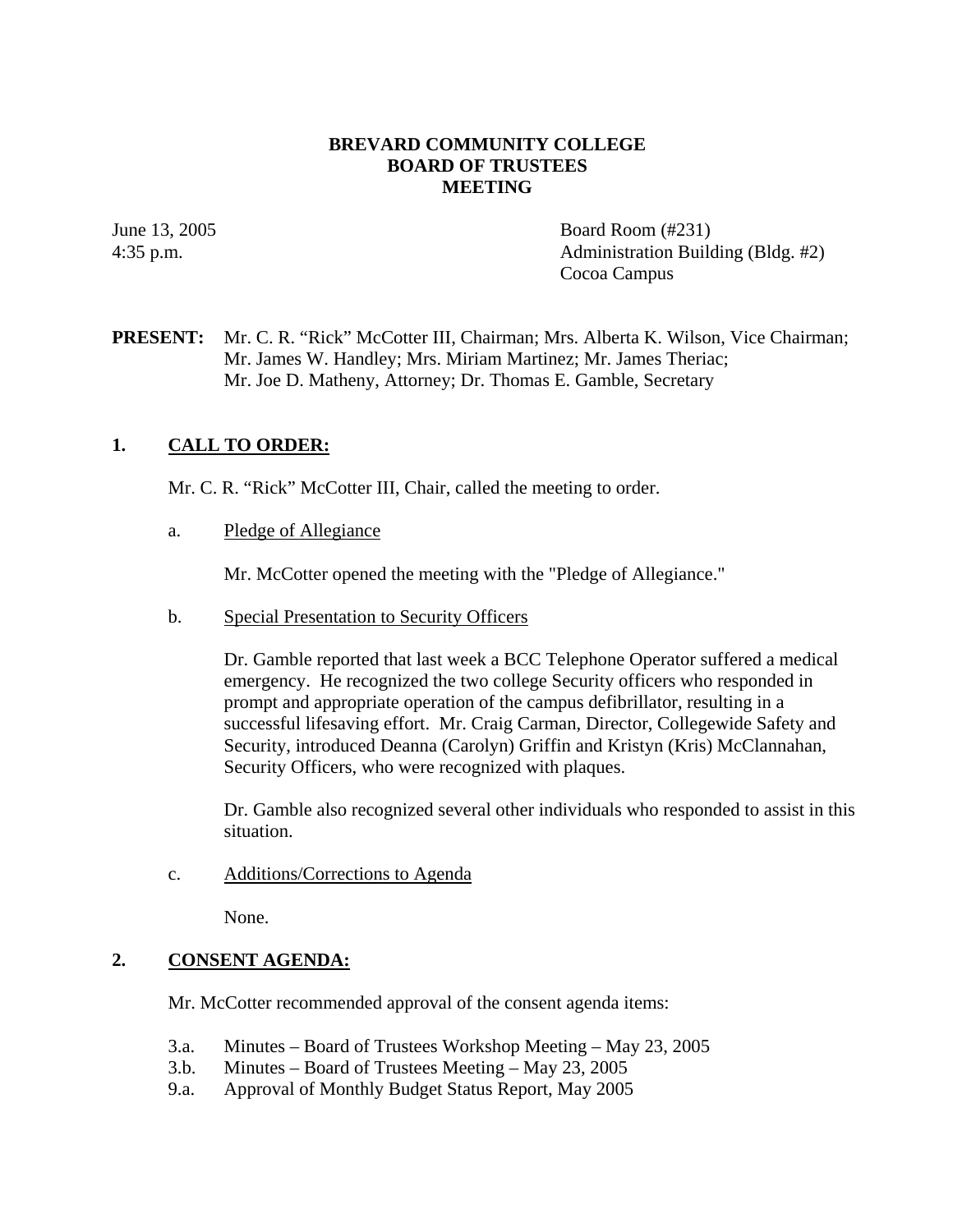Board of Trustees Meeting June 13, 2005 Page -2-

- 9.b. Approval of DSO 2005-2006 Budgets
- 9.c. Approval of 2004-05 Unrestricted Fund Operating Budget Amendment #2

Mrs. Wilson moved approval of the consent agenda items. Mr. Theriac seconded the motion. All those voting in favor of the motion – Wilson, Theriac, Handley, Martinez, and McCotter; opposed – none. Motion unanimously approved.

# **3. APPROVAL OF OFFICIAL MINUTES OF PREVIOUS MEETINGS:**

a. Minutes – Board of Trustees Workshop Meeting – May 23, 2005

Approved – consent agenda.

b. Minutes – Board of Trustees Meeting – May 23, 2005

Approved – consent agenda.

## **4. COMMUNICATIONS:**

a. Report on Cocoa Village Playhouse Capital Campaign

Dr. Brenda Fettrow, Vice President, Student Services, introduced Ms. Staci Hawkins-Smith, Executive Director, Cocoa Village Playhouse, who reported a very successful  $15<sup>th</sup>$  season with 52 sold out performances, leading to additional performances being added to the schedule to accommodate demand.

Dr. Fettrow reported on the Capital Campaign efforts to-date. She further reported that the Cocoa Village Playhouse Board will meet on June 24 to discuss the possibility of beginning construction of the annex shell. Dr. Gamble reported that he endorses this plan.

Dr. Fettrow reported that the Florida Legislature appropriated the \$152,418 grant from the Historic Presentation funds to the Playhouse for renovations to the balcony and dressing room areas. This project will commence upon receipt of the funds.

## **5. CITIZEN'S PRESENTATION:**

#### a. Rivers Edge Charter Academy

Mr. Scott Infante, Principal, Rivers Edge Charter Academy, reported that he read the news article regarding the Palm Bay Academy/BCC partnership proposal, and wanted to introduce their Academy to the college with hopes of establishing future partnerships with BCC. He reported that Rivers Edge Charter Academy has 450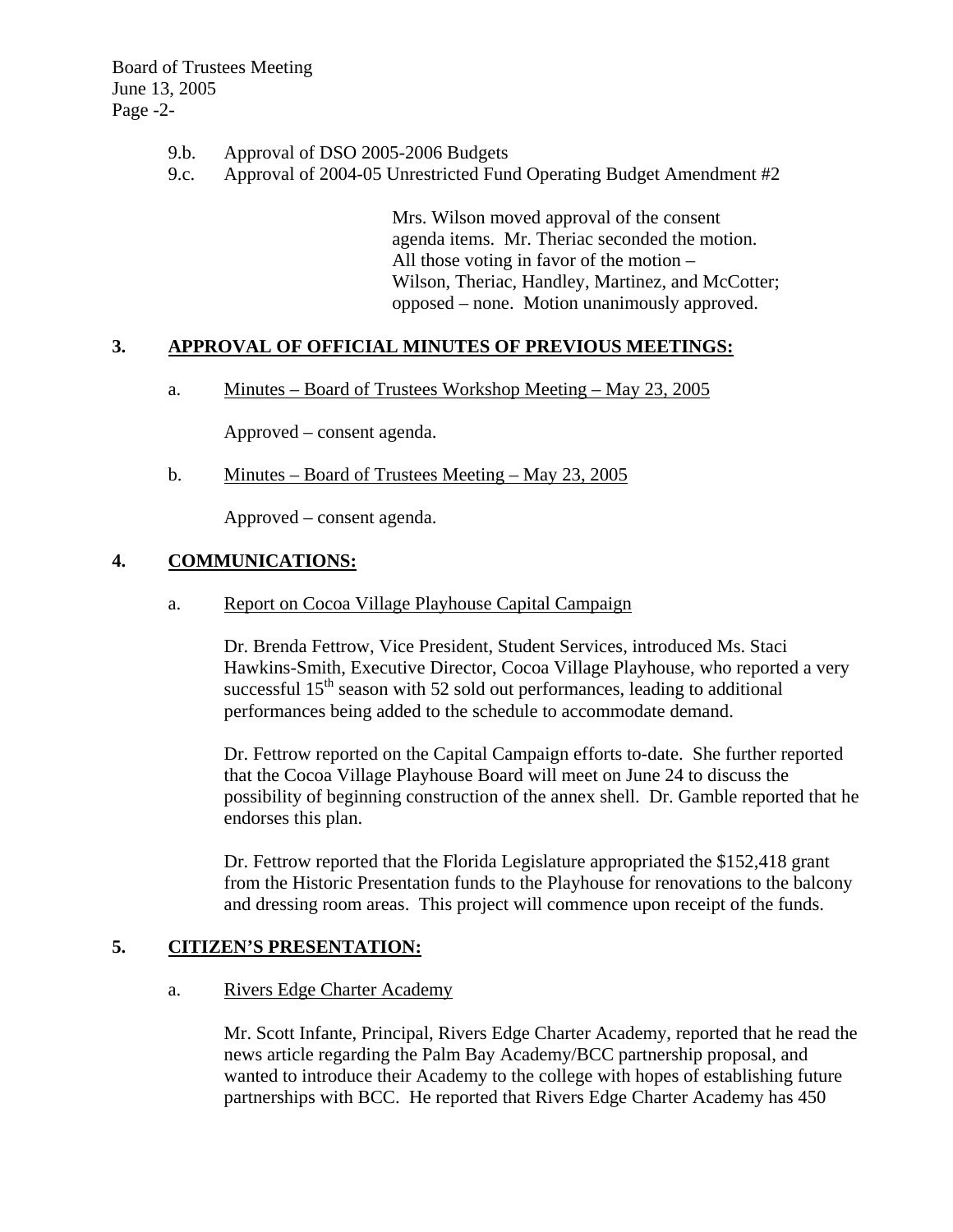Board of Trustees Meeting June 13, 2005 Page -3-

> Pre-K through Grade Eight students, with a focus on exposing children to mobile technologies in an educational environment.

Mr. Infante reported that land in Palm Bay will be required in the near future to construct a new facility (approximately 50,000-60,000 square feet) with future expansion to the high school level planned. He indicated that details of the planned design for the new facility are available on their website. He reported that a minimum of seven acres will be required for the Pre-K to Grade Eight facility but 12-15 acres would be optimum for future expansion to the high school level.

Dr. Gamble reported he would be available for future discussions.

# **6. CONSTRUCTION AND DEVELOPMENT:**

None.

# **7. OLD BUSINESS:**

a. Report on Pending Legal Actions – Mr. Matheny

None.

(1) Report on Palm Bay Academy Status

Mr. Matheny reported that he noted some issues in need of modification on review of the contract. The contract was redrafted to reflect these modifications.

Mr. Matheny reported that Clark Maxwell, III conducted an appraisal of the 17 acres as requested at the May 2005 Board meeting. Due to time limitations, Mr. Maxwell has provided a verbal appraisal to be followed by a formal written confirmation. Mr. Maxwell reported an appraised value in the range of \$1 million to \$1.2 million. Mr. Matheny reminded the Board that the offer originally presented by Palm Bay Academy was \$798,000.

Mr. Hank Simon, Simon Consulting Corporation, reported that a special Board meeting was called by the Palm Bay Academy to discuss the updated appraisal information. Mr. Steven Smith, President of Board of Directors, Palm Bay Academy, reported that it was the consensus of their Board to make an offer of \$1,100,000 which is within the appraised value range. Mr. Matheny reported that if this contract offer is approved, the buyer has 120 days to secure financing and 90 days to inspect the property to ensure suitability to their purpose. As such, the buyer may cancel without penalty within this 90 day period. Should a title deficiency be noted, the college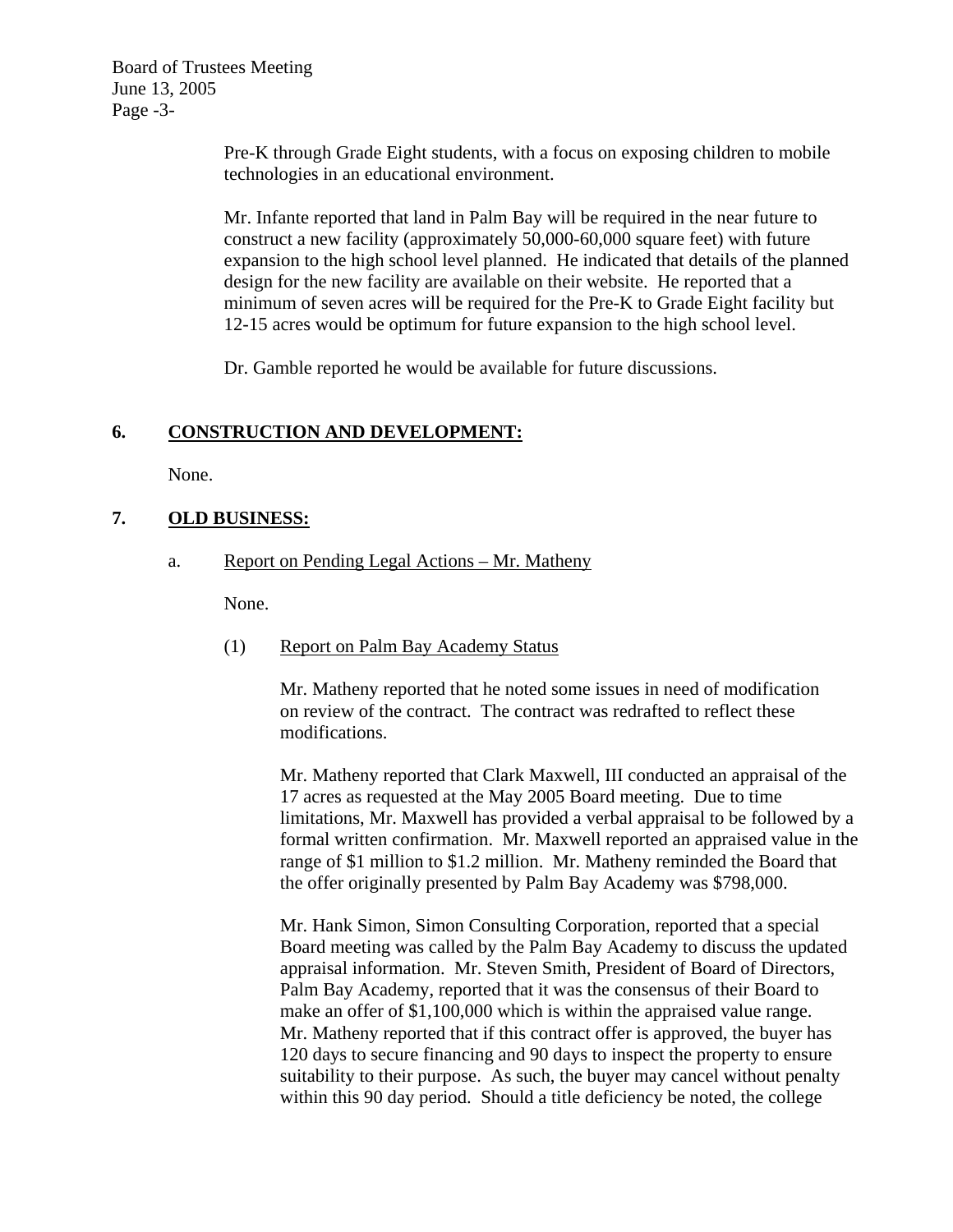Board of Trustees Meeting June 13, 2005 Page -4-

> would have 90 days to correct the problem. In no event can the contract be extended beyond October 15, 2005. Mr. Simon reported that October 1, 2005 is the date of bond issue. Dr. Gamble recommended approval of the offer by Palm Bay Academy to purchase 17-acres at the \$1.1 million appraisal value.

> > Mrs. Wilson moved approval of acceptance of Palm Bay Academy's offer to purchase the land in the amount of \$1.1 million. Mr. Handley seconded the motion. Call for question.

Mr. Handley reported he thought there was a requirement to advertise the land prior to accepting a purchase contract. Mr. Matheny reported that the statutes have now changed to allow the sale of land by a college upon declaration that the land was surplus with no intention to use it for educational purposes. Discussion ensued regarding possible wording to guarantee the land be used only for educational purposes. It was the consensus of the Board not to include such requirements and limitations.

> All those voting in favor of the motion – Wilson, Handley, Martinez, McCotter and Theriac; opposed – none. Motion unanimously approved.

Mr. Simon stated that he will offer regular updates to the Board as the project progresses. Mr. McCotter reported that reports would be appreciated; to coordinate with Dr. Gamble.

Mr. McCotter requested that someone make a motion to confirm the 17-acres is not in the master plan.

> Mrs. Martinez moved approval that the 17 acres to be sold to the Palm Bay Academy are surplus and not needed for educational purposes Mr. Handley seconded the motion. All those voting in favor of the motion – Martinez, Handley, McCotter, Theriac and Wilson; opposed – none. Motion unanimously approved.

Mr. Matheny reported that the appraisal of the 20-acres of environmental land has not yet been completed. He stated that the Foundation Board has agreed to sell all or part of contiguous land at a rate of \$10,000 per acre, which is higher than the proposed purchase price.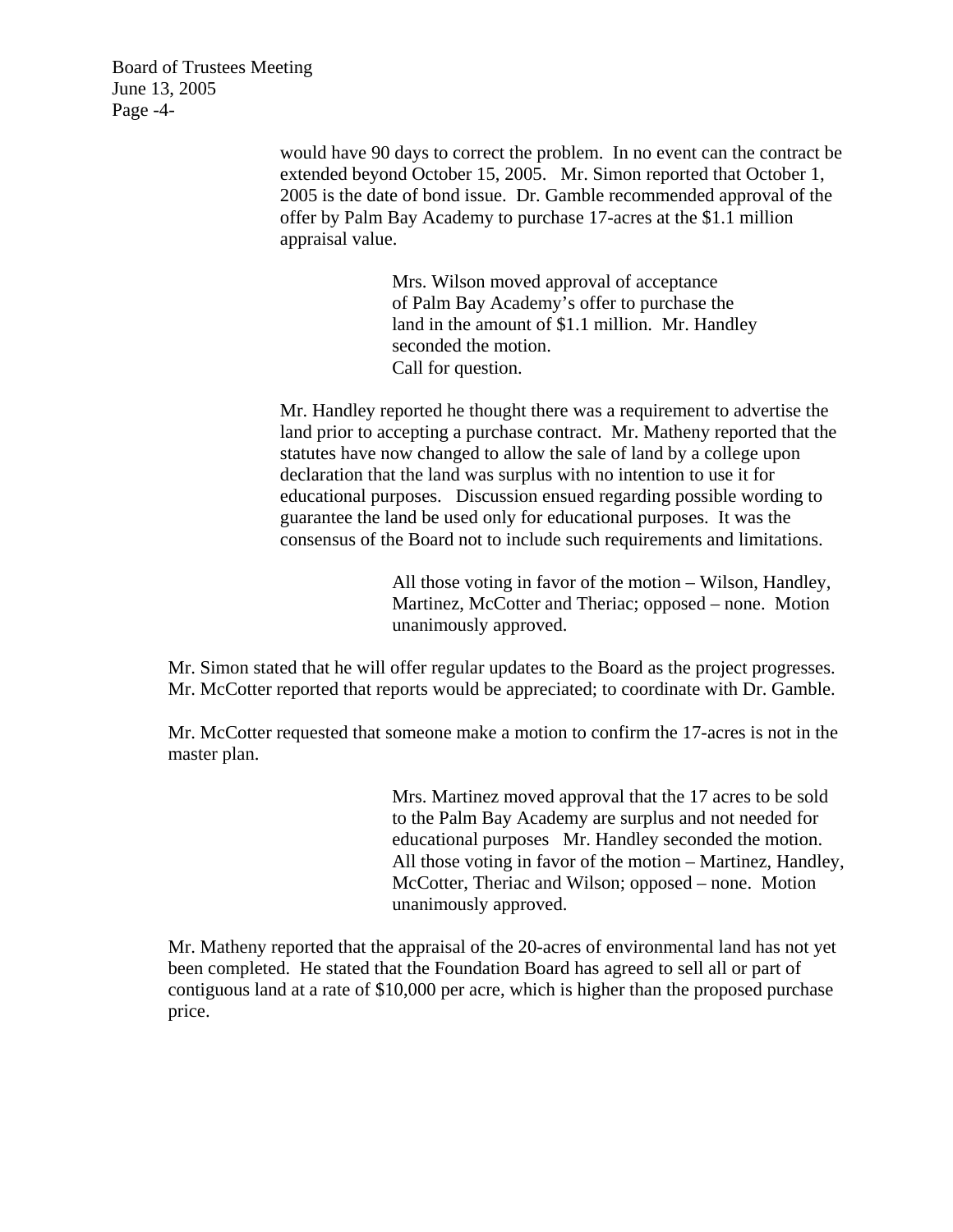## **8. NEW BUSINESS:**

## a. Personnel Actions

Dr. Gamble reported that historically the Board has approved the Personnel Actions. However, in line with the new Policy Governance Manual, it is now presented to the Board of Trustees for information.

# b. Report and Approval of 2004-2005 Florida Educational Equity Report

Mr. Frank Billings, Associate Vice President, Institutional Effectiveness and Strategic Management, provided the final draft of the 2004-2005 Florida Equity Report. Dr. Gamble reported that state statute requires the Board to approve and sign the document. Mr. Billings confirmed that the college is non-compliant in the gender equity in sports area due to a complex formula which impacts the college negatively because of its unequal volume of female enrollment. Mr. Billings confirmed a corrective action plan is now in place.

A discussion ensued regarding the rationale for decreasing goal projections from previous years. Mr. Billings reported that the state accepts modest goal projections as long as they match parity expectations based on county census data. The Board concurred with the rationale and projections as stated. Dr. Gamble recommended approval of the 2004-2005 Florida Educational Equity Report.

> Mr. Theriac moved approval of the 2004-2005 Florida Educational Equity Report. Mrs. Wilson seconded the motion. All those voting in favor of the motion – Theriac, Wilson, Handley, Martinez, and McCotter; opposed – none. Motion unanimously approved.

c. Request for Future Board Meeting/Workshop Agenda Items

None.

# **9. FINANCIAL ACTIONS:**

a. Approval of Monthly Budget Status Report, May 2005

Approved – consent agenda.

b. Approval of DSO 2005-06 Budgets

Approved – consent agenda.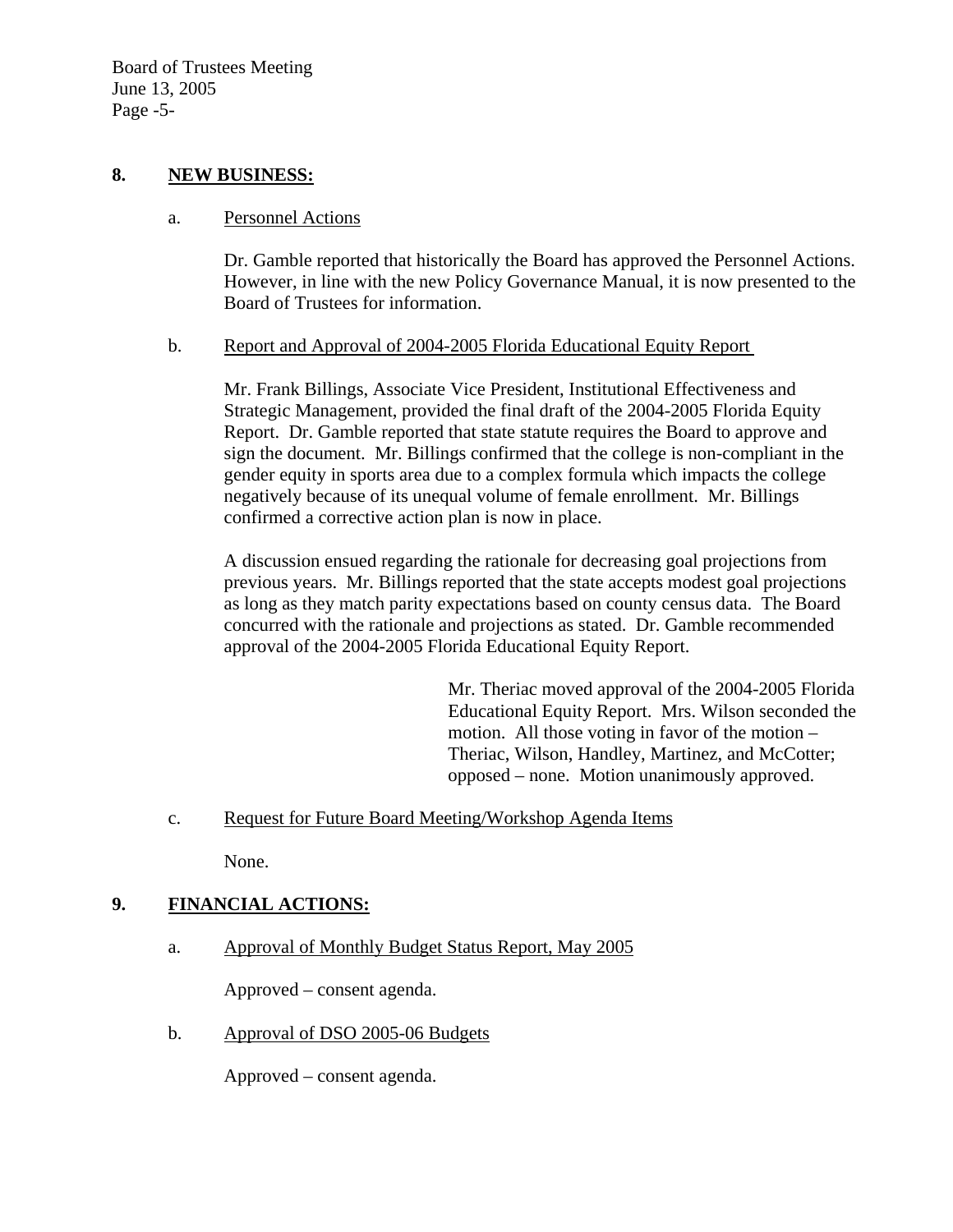Board of Trustees Meeting June 13, 2005 Page -6-

## c. Approval of 2004-05 Unrestricted Fund Operating Budget Amendment #2

Approved – consent agenda.

# **10. REPORT OF THE PRESIDENT:**

### a. President's Evaluation Process

Dr. Gamble reported that the Board has received the requisite evaluation materials and the evaluation process was reviewed. Dr. Gamble stated that the goal is to have the data provided to his Executive Assistant, Ms. Terry Martin, to summarize prior to the August 15 Board meeting.

The Community Stakeholder list was reviewed and delegations made to Board members to conduct interviews. Mr. McCotter requested that interviews be conducted with results provided to Ms. Martin by the second week of July. It was requested that Ms. Martin send periodic reminders to the Trustees until the data is provided.

# b. ACCT Convention, Seattle, Washington – September 7-11, 2005

 Dr. Gamble reported that the Association of Community College Trustees (ACCT) annual convention will be held in Seattle, Washington, September 7-11, 2005. Dr. Gamble reported that he and Mr. Theriac plan to attend, and others are welcome to attend. If interested, please notify Ms. Martin promptly so that arrangements can be made accordingly.

#### c. Florida Space Exploration Roundtable Discussion

 Dr. Gamble reported that he and Dr. Al Koller have been asked by the Florida Today editorial board to participate in the roundtable discussion of community leaders regarding Florida's role in space exploration, which will take place on Tuesday, June 14.

#### d. College Endorsement of Titusville Medical and Residential Development

Dr. Gamble reported that the college has expressed support of a new residential development and medical office building to be located east of the Parrish Medical Center adjacent to the Titusville Campus. Dr. Cobb reported that Mr. John Hannah is overseeing the 26-acre project, which will consist of medical office buildings and townhouses. The college will be available for continuing education of residents.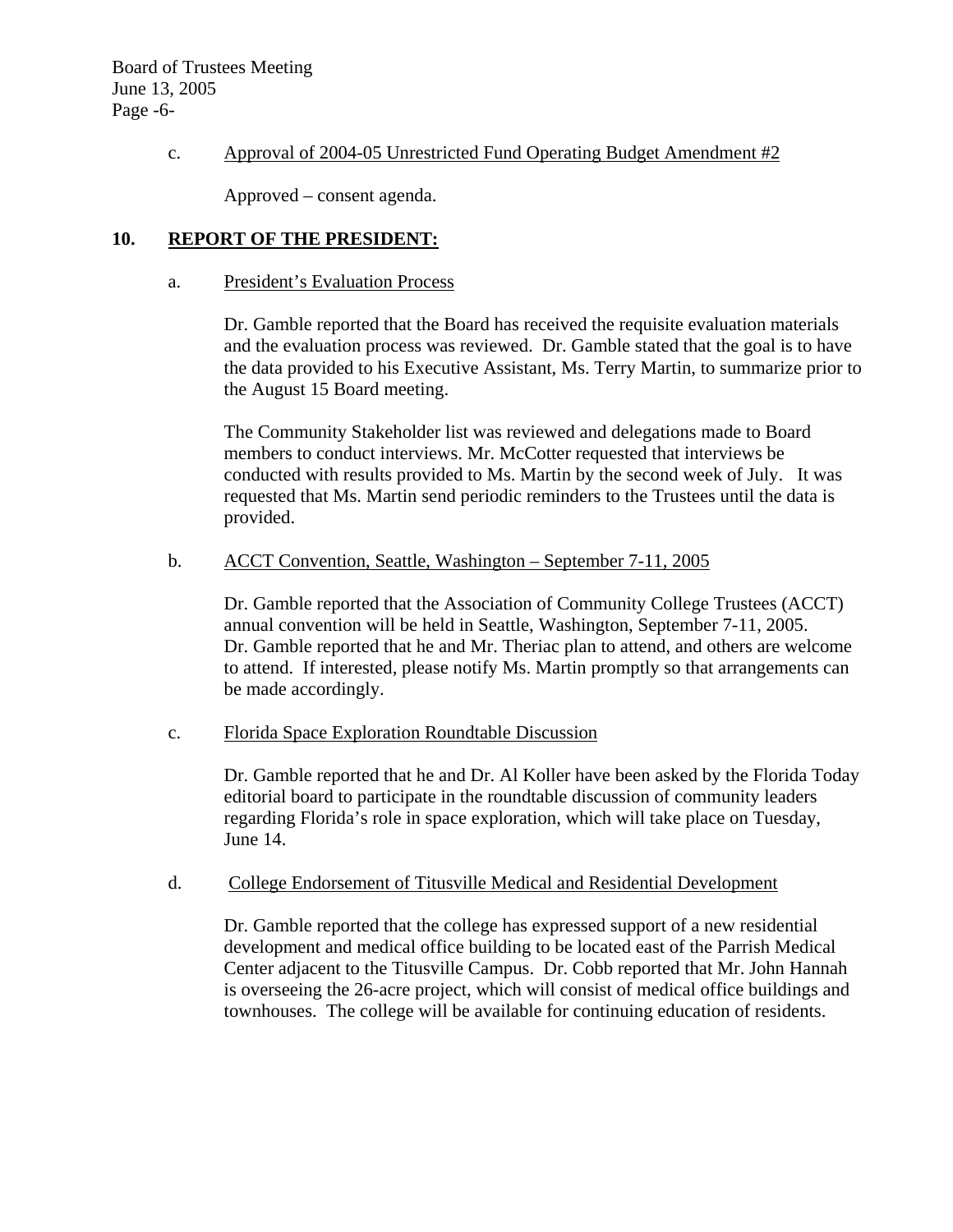Board of Trustees Meeting June 13, 2005 Page -7-

### e. Hurricane Preparedness

Dr. Gamble reported that the college has made preparations in the event of a hurricane. Steps have been taken to improve communications, including contracting with an out-of-state 800 number located in California to provide improved communications. In addition, new policy will require that a security officer and maintenance officer will be assigned to each campus to stay throughout the storm.

## f. Approval of Reorganization of the District Board of Trustees

Dr. Gamble reported that the annual reorganization of the Board, to determine new officers for 2005-2006 should be accomplished at this meeting, to commence at the August 2005 meeting. Accordingly, Dr. Gamble assumed the gavel from Mr. McCotter and opened the floor for nominations.

> Mrs. Wilson nominated Mr. McCotter and Mrs. Martinez nominated Mrs. Wilson as Chairman. A vote was called. Mrs. Wilson was appointed as Chairman with a 3-2 vote.

Dr. Gamble called for nominations for the Vice Chairman position.

Mrs. Martinez nominated Mr. Theriac and Mr. Theriac nominated Mr. McCotter as Vice Chairman. A vote was called. Mr. McCotter was appointed as Vice Chairman with a 3-2 vote.

Dr. Gamble offered congratulations to Mrs. Wilson and Mr. McCotter.

g. Committee Assignments – Board of Trustees

It was the Trustees' consensus to accept Committee assignments, as follows:

Alumni Association – Mrs. Wilson BCC Foundation – Mr. Theriac Cocoa Village Playhouse – Mr. McCotter King Center – Mr. Handley Planetarium – Mr. Handley Architect Committee – Mrs. Martinez (as needed) Insurance Committee – Mrs. Martinez (as needed)